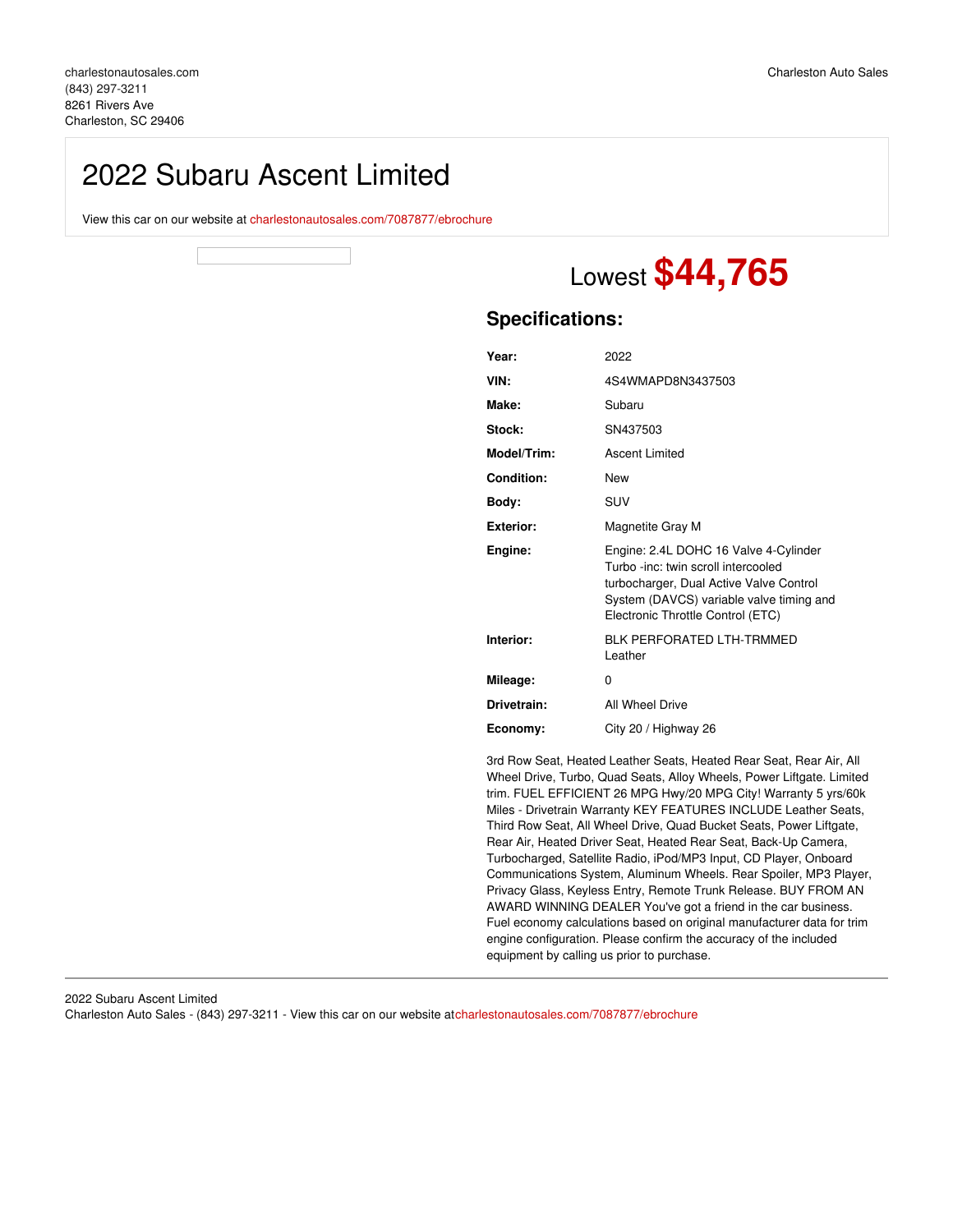

#### 2022 Subaru Ascent Limited

Charleston Auto Sales - (843) 297-3211 - View this car on our website a[tcharlestonautosales.com/7087877/ebrochure](https://charlestonautosales.com/vehicle/7087877/2022-subaru-ascent-limited-charleston-sc-29406/7087877/ebrochure)

## **Installed Options**

#### **Interior**

- Front Center Armrest and Rear Seat Mounted Armrest Outboard Only
- Manual Tilt/Telescoping Steering Column
- Gauges -inc: Speedometer, Odometer, Engine Coolant Temp, Tachometer, Trip Odometer and Trip Computer
- Valet Function- Power Fuel Flap Locking Type
- Remote Keyless Entry w/Integrated Key Transmitter, 4 Door Curb/Courtesy, Illuminated Entry, Illuminated Ignition Switch and Panic Button
- Proximity Key For Doors And Push Button Start
- Remote Releases -Inc: Power Cargo Access and Power Fuel
- HomeLink Garage Door Transmitter- Cruise Control w/Steering Wheel Controls
- Distance Pacing w/Traffic Stop-Go
- HVAC -inc: Underseat Ducts and Headliner/Pillar Ducts Full Cloth Headliner
- Leatherette Door Trim Insert- Leather/Chrome Gear Shifter Material
- Interior Trim -inc: Leatherette Instrument Panel Insert, Simulated Carbon Fiber Door Panel Insert, Metal-Look/Piano Black Console Insert, Chrome/Metal-Look Interior Accents and Leatherette Upholstered Dashboard
- Perforated Leather-Trimmed Upholstery -inc: ivory or silver stitching
- Driver And Passenger Visor Vanity Mirrors w/Driver And Passenger Illumination, Driver And Passenger Auxiliary Mirror
- Day-Night Auto-Dimming Rearview Mirror
- Full Floor Console w/Covered Storage, Mini Overhead Console w/Storage, Conversation Mirror and 2 12V DC Power Outlets
- Front And Rear Map Lights- Delay Off Interior Lighting
- Full Carpet Floor Covering -inc: Carpet Front And Rear Floor Mats Carpet Floor Trim
- Cargo Area Concealed Storage- Trunk/Hatch Auto-Latch- Cargo Space Lights
- Delayed Accessory Power- Power Door Locks w/Autolock Feature- Systems Monitor
- Redundant Digital Speedometer- Trip Computer- Outside Temp Gauge
- Digital/Analog Appearance- Manual Adjustable Rear Head Restraints
- 2 Seatback Storage Pockets- Seats w/Leatherette Back Material- Perimeter Alarm
- Engine Immobilizer- 2 12V DC Power Outlets- Air Filtration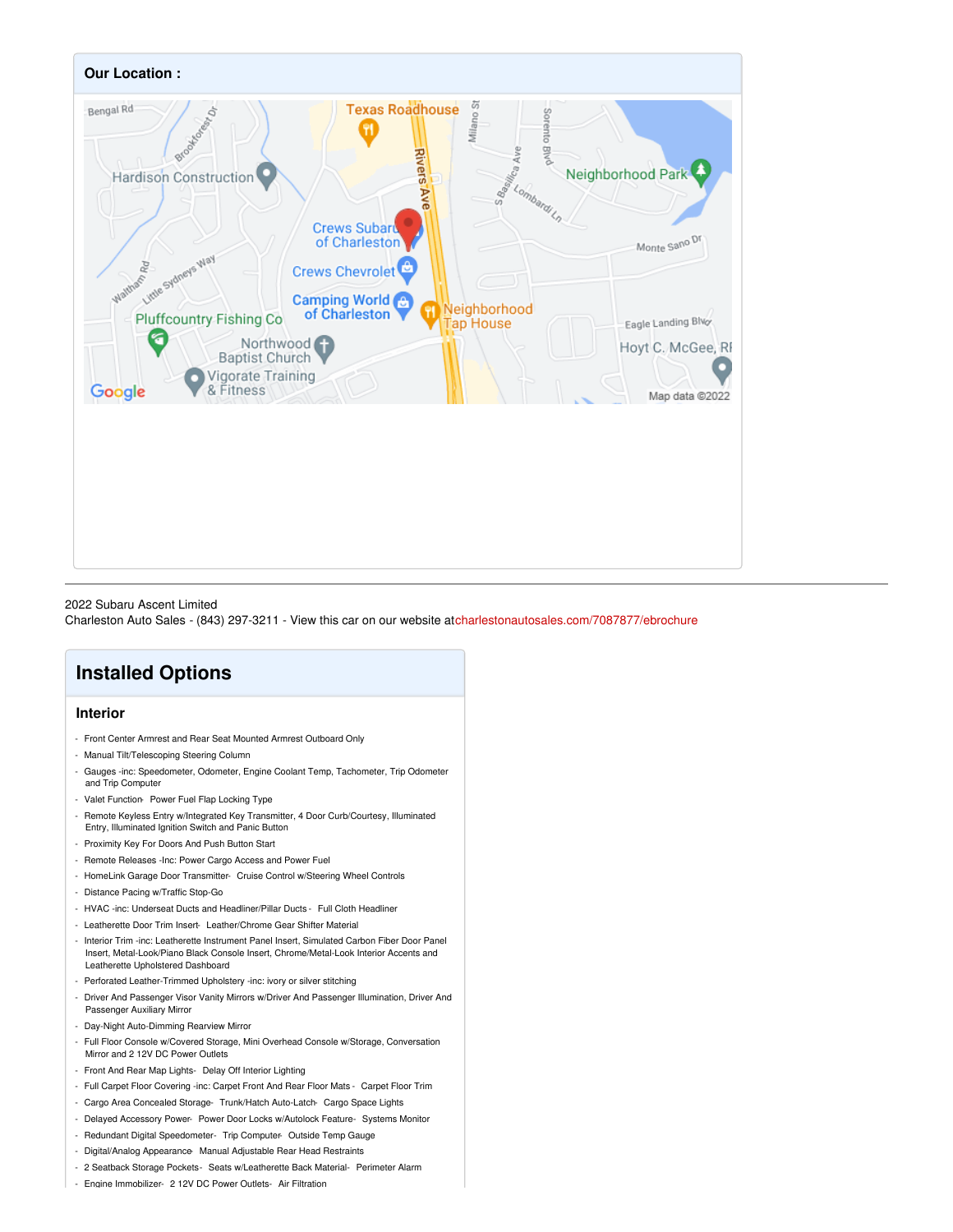- Heated Front Bucket Seats -inc: 10-way power driver's seat w/2 position memory, power lumbar support, seat bottom cushion extension forward length adjustment, 4-way power front passenger seat, height and tilt adjustable head restraints and whiplash reducing protection
- Driver Seat- Passenger Seat
- Bucket Folding Bucket Front Facing Heated Fold Forward Seatback Rear Seat w/Manual Fore/Aft
- Power Rear Windows, Fixed 3rd Row Windows and w/Manual Sun Blinds
- STARLINK (Subscription Required) Mobile Hotspot Internet Access

- Engine Immobilizer- 2 12V DC Power Outlets- Air Filtration

- Fixed 60-40 Bench Leather 3rd Row Seat Front, Manual Recline, Manual Fold Into Floor, 3 Manual and Adjustable Head Restraints
- Heated Leather/Metal-Look Steering Wheel- Illuminated Front Cupholder
- Rear Cupholder- Compass- Illuminated Locking Glove Box- Driver Foot Rest
- FOB Controls -inc: Cargo Access- Smart Device Remote Engine Start
- STARLINK Safety and Security (Subscription Required) Tracker System
- Instrument Panel Bin, Driver / Passenger And Rear Door Bins
- Power 1st Row Windows w/Driver And Passenger 1-Touch Up/Down
- Voice Activated Dual Zone Front Automatic Air Conditioning
- Rear HVAC w/Separate Controls

#### **Exterior**

- Clearcoat Paint
- Body-Colored Front Bumper w/Black Rub Strip/Fascia Accent and Chrome Bumper Insert
- Body-Colored Rear Bumper w/Black Rub Strip/Fascia Accent
- Chrome Side Windows Trim and Black Front Windshield Trim
- Body-Colored Door Handles- Compact Spare Tire Stored Underbody w/Crankdown
- Steel Spare Wheel- Tires: 245/50R20 102H AS
- Wheels: 20" x 7.5 J Dk Gray Alloy w/Machine Finish Lip Spoiler
- Black Grille w/Chrome Surround- Power Liftgate Rear Cargo Access
- Tailgate/Rear Door Lock Included w/Power Door Locks Roof Rack Rails Only
- Auto On/Off Projector Beam Led Low/High Beam Daytime Running Auto-Leveling Directionally Adaptive Auto High-Beam Headlamps w/Delay-Off
- Perimeter/Approach Lights- LED Brakelights
- Chrome Bodyside Insert, Black Bodyside Cladding and Black Wheel Well Trim
- Body-Colored Power Heated Side Mirrors w/Manual Folding and Turn Signal Indicator
- Fixed Rear Window w/Fixed Interval Wiper and Defroster- Deep Tinted Glass
- Variable Intermittent Wipers w/Heated Wiper Park- Galvanized Steel/Aluminum Panels
- Headlights-Automatic Highbeams- Front Fog Lamps

#### **Safety**

- Front Center Armrest and Rear Seat Mounted Armrest Outboard Only

#### - Manual Tilt/Telescoping Steering Column

- Gauges -inc: Speedometer, Odometer, Engine Coolant Temp, Tachometer, Trip Odometer and Trip Computer
- Valet Function- Power Fuel Flap Locking Type
- Remote Keyless Entry w/Integrated Key Transmitter, 4 Door Curb/Courtesy, Illuminated Entry, Illuminated Ignition Switch and Panic Button
- Proximity Key For Doors And Push Button Start
- Remote Releases -Inc: Power Cargo Access and Power Fuel
- HomeLink Garage Door Transmitter- Cruise Control w/Steering Wheel Controls
- Distance Pacing w/Traffic Stop-Go
- HVAC -inc: Underseat Ducts and Headliner/Pillar Ducts Full Cloth Headliner
- Leatherette Door Trim Insert- Leather/Chrome Gear Shifter Material
- Interior Trim -inc: Leatherette Instrument Panel Insert, Simulated Carbon Fiber Door Panel Insert, Metal-Look/Piano Black Console Insert, Chrome/Metal-Look Interior Accents and Leatherette Upholstered Dashboard
- Perforated Leather-Trimmed Upholstery -inc: ivory or silver stitching
- Driver And Passenger Visor Vanity Mirrors w/Driver And Passenger Illumination, Driver And Passenger Auxiliary Mirror
- Day-Night Auto-Dimming Rearview Mirror
- Full Floor Console w/Covered Storage, Mini Overhead Console w/Storage, Conversation Mirror and 2 12V DC Power Outlets
- Front And Rear Map Lights- Delay Off Interior Lighting
- Full Carpet Floor Covering -inc: Carpet Front And Rear Floor Mats Carpet Floor Trim
- Cargo Area Concealed Storage- Trunk/Hatch Auto-Latch- Cargo Space Lights
- Delayed Accessory Power- Power Door Locks w/Autolock Feature- Systems Monitor
- Redundant Digital Speedometer- Trip Computer- Outside Temp Gauge
- Digital/Analog Appearance- Manual Adjustable Rear Head Restraints
- 2 Seatback Storage Pockets- Seats w/Leatherette Back Material- Perimeter Alarm
- Engine Immobilizer- 2 12V DC Power Outlets- Air Filtration
- Heated Front Bucket Seats -inc: 10-way power driver's seat w/2 position memory, power lumbar support, seat bottom cushion extension forward length adjustment, 4-way power front passenger seat, height and tilt adjustable head restraints and whiplash reducing